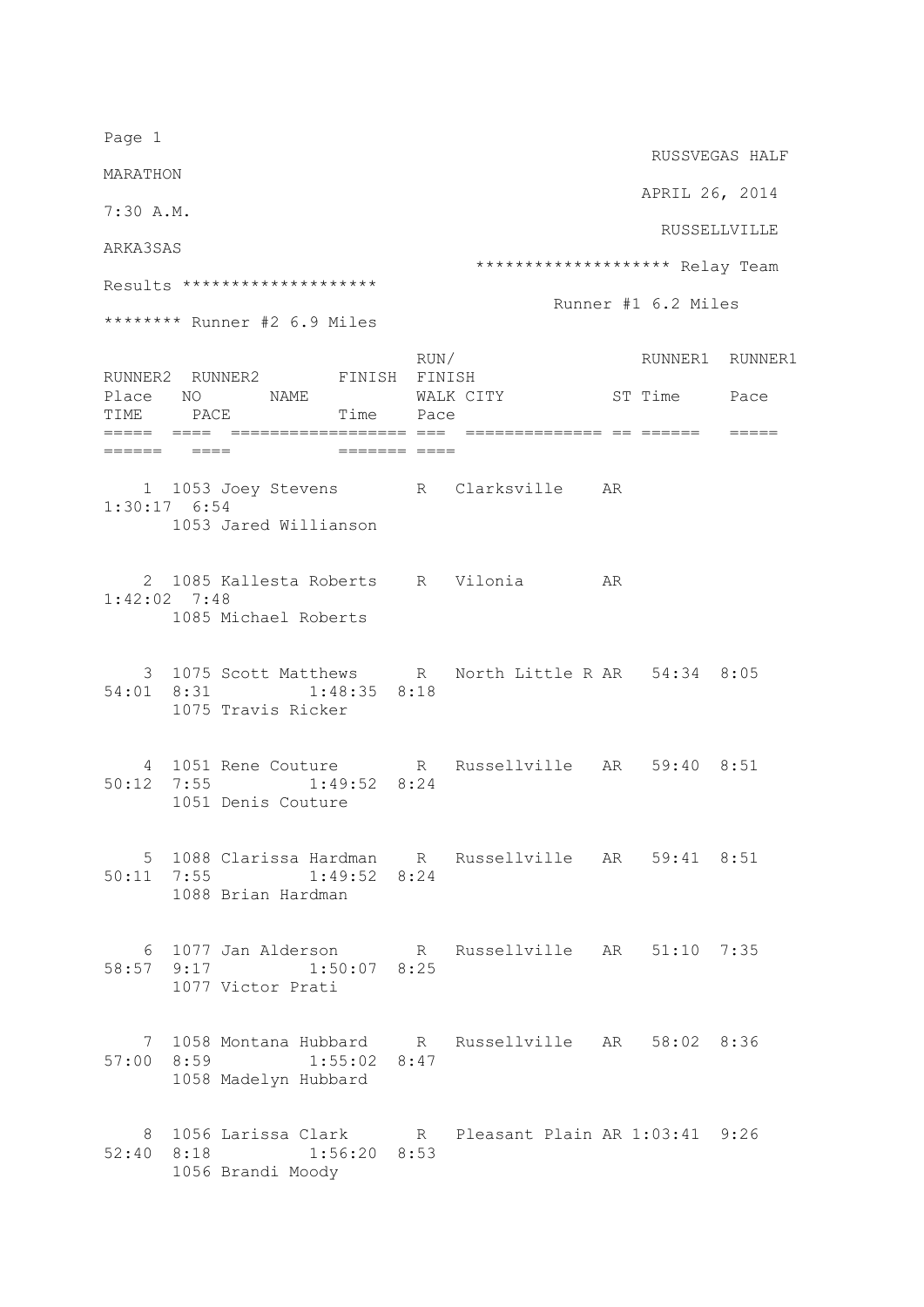9 1093 Natalie Trower R Batesville AR 59:50 8:52 56:50 8:57 1:56:39 8:55 1093 Emily Trower 10 1064 Erin Reeves R Alma AR 2:00:59 9:15 1064 Jason Reeves 11 1091 Tara Childs R Russellville AR 1:14:40 11:04 52:31 8:17 2:07:11 9:43 1091 Jennifer Collister 12 1078 Kevin Robbins R Mountainburg AR 1:12:12 10:42 56:08 8:51 2:08:19 9:48 1078 Kelley Robbins 13 1086 Marta Berry R Dewitt AR 1:03:44 9:27 1:04:48 10:13 2:08:32 9:49 1086 Karen Hudspeth 14 1063 Jd Coursey R Alma AR 2:08:37 9:50 1063 Bekah Coursey 15 1066 Lauren Russell R Pottsville AR 1:13:18 10:52 57:12 9:01 2:10:29 9:58 1066 Keri Morton 16 1052 Jennifer Hurst R Conway AR 1:01:58 9:11 1:09:42 10:59 2:11:40 10:03 1052 Scott Allen 17 1073 Erin Baer R Russellville AR 1:09:41 10:20 1:03:16 9:58 2:12:56 10:09 1073 Alisa Ricker 18 1054 Charity Knight R Belleville AR 1:14:45 11:05 1:03:17 9:58 2:18:01 10:33 1054 Meagan McLeland 19 1061 Aaron Stallmann R North Little R AR 1:17:54 11:33 1:03:56 10:05 2:21:50 10:50 1061 Steve Mallett 20 1094 Erin Walsh R Baton Rouge LA 1:10:17 10:25 1:12:07 11:22 2:22:23 10:53 1094 Kelli O'Leary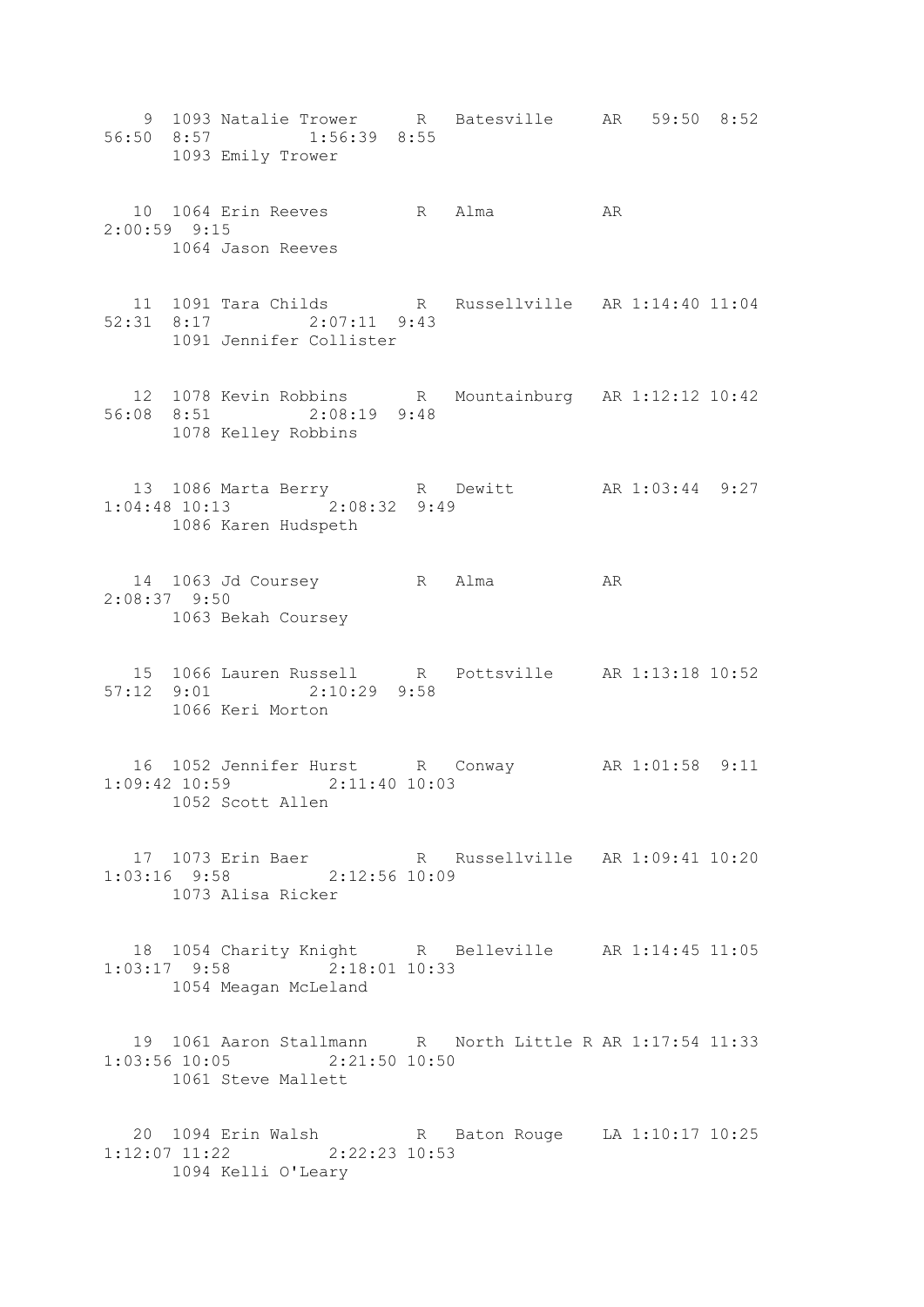- 21 1059 Lane Smith R Dover AR 1:18:40 11:40 1:04:26 10:09 2:23:05 10:56 1059 Carla Staggs
- 22 1092 Kurt McBryde R Dover AR 2:24:55 11:04 1092 Ladonya McBryde
- 23 1069 Mark Fortune R Little Rock AR 1:14:46 11:05 1:10:44 11:09 2:25:29 11:07 1069 Leah Dalton
- 24 1071 Lisa Carle R Stuttgart AR 1:15:44 11:14 1:11:58 11:20 2:27:42 11:17 1071 Jackie Hill
- 25 1065 Michele Adamson R Stuttgart AR 1:15:44 11:14 1:11:59 11:21 2:27:43 11:17 1065 Kerri Nutt
- 26 1055 Candice Lee R Dardanelle AR 1:12:03 10:41 1:15:47 11:57 2:27:50 11:18 1055 Ashley Glasspoole
- 27 1068 Janey Pettit R Little Rock AR 1:12:25 10:44 1:16:11 12:00 2:28:35 11:21 1068 Sharlee Purdom
- 28 1084 Francis Poole R Russellville AR 2:34:10 11:47 1084 Person Bryan
- 29 1089 Nanette Wemhaner R Alma AR 1:24:19 12:30 1:15:57 11:58 2:40:16 12:14 1089 Nicky Gramlich
- 30 1067 Kristin Hare R Russellville AR 1:31:21 13:32 1:09:26 10:56 2:40:46 12:17 1067 Lacey Mayer
- 31 1090 Angela Gray R Paragould AR 1:24:35 12:32 1:27:38 13:48 2:52:13 13:09 1090 Ashley Cockrell
- 32 1062 Tira Yarbrough R Greenbrier AR 1:30:54 13:28 1:23:52 13:13 2:54:45 13:21 1062 Kerry Taylor